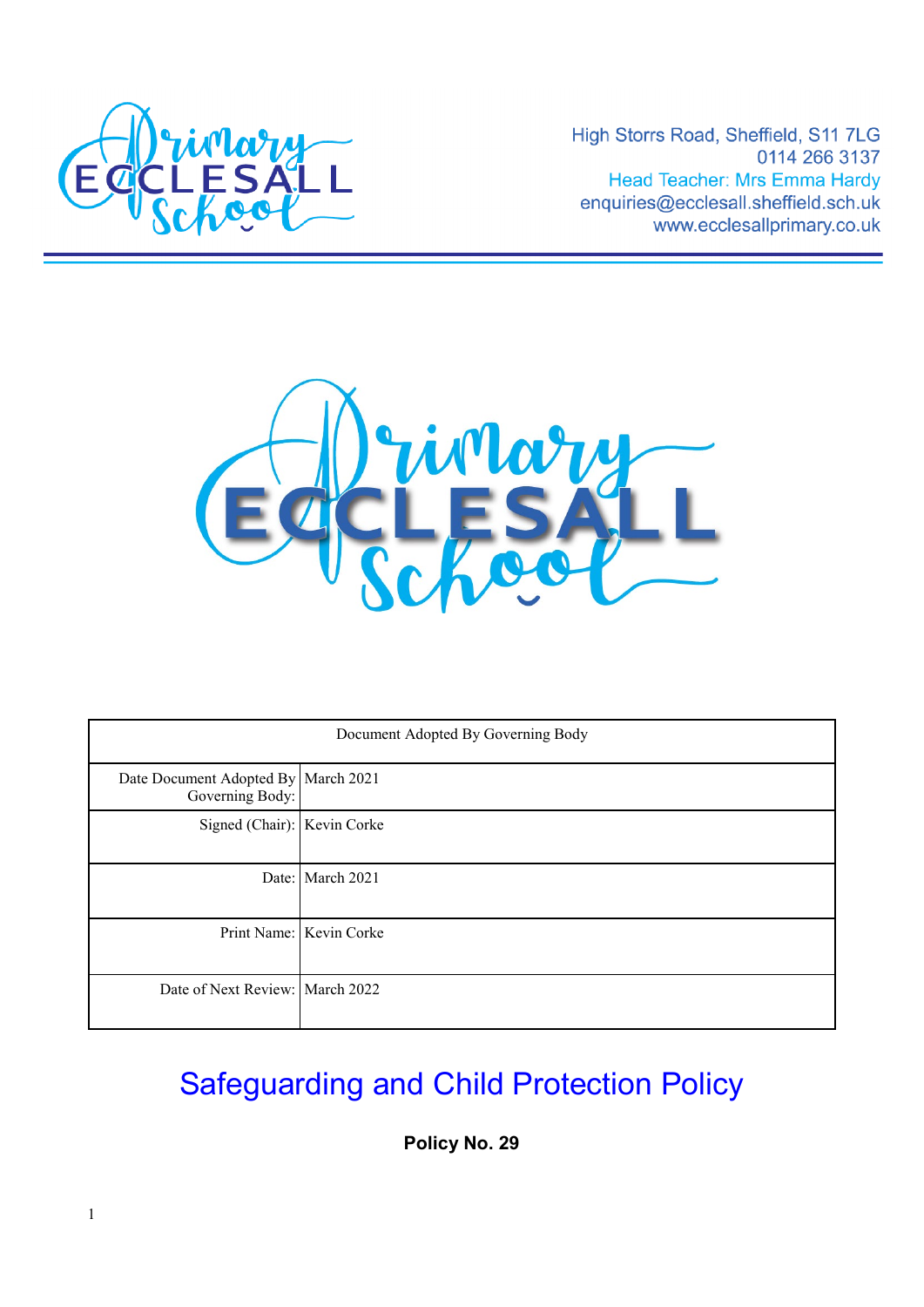## **2021**

## **Shared Objectives**

Our staff are committed to:

- Protecting children from maltreatment
- Preventing impairment to children's health and development
- Ensuring that children grow up in circumstances consistent with the provision of safe and effective care; and

Undertaking that role so as to enable those children to have optimum life chances and to enter adulthood successfully.

Safeguarding children and young people and promoting their well being is more than child protection. We will have safeguarding at the heart of our purpose.

## 1. **Purpose of the Policy:**

This Policy outlines how we

- create a safe learning environment;
- develop inclusive practice;
- safeguard and promote the welfare of all young people;
- train our staff and liaise with outside agencies.

This policy is reviewed annually with staff and the Governing Body.

The school adopts the safeguarding policies, procedures and guidance as outlined by the Safeguarding Sheffield Children Board. This policy should be read alongside the Behaviour and Anti Bullying Policy, and the Allegations of Abuse against Staff Policy

## 2. **A Safe Learning Environment:**

All staff and volunteers are DBS checked. A Single Central Record (SCR) is kept confidentially on Office Share. The Chair or Vice Chair checks the SCR on a termly basis with the Senior Admin Officer. All visitors are required to report to the office. Only authorised visitors are permitted into the school. The member of staff who welcomes must also ensure that visitors sign the computerised system to sign in.

Visitors and professionals who work with children must be advised that names and addresses must not be forwarded or taken from school without direct permission from parents.

The Building Supervisor Mr. Moffatt supervises the contractors who need to carry out work during school time. The establishment that they work under are asked for their checks to be passed to the school.

Gates and doors are locked at 9.10 am and opened at 3pm. Teachers and staff use the school computerised system via their own lanyards and visitors to the school can only access once they have been allowed to do so.

A Health and Safety Walk is completed each term with the Head, Business Manager, Building Superviser and the designated Governor.

Medical Records are kept by a designated member of staff who liaises with the School Nurse. The Bullying Policy and Responding to Behaviour Policy state the procedures required by staff to tackle harassment. Our children are encouraged to tell a number of people if they are unhappy. Worry Boxes and/or Zones of REgulation are a feature of all classrooms and staff have an obligation to check them regularly.

Buddies from Y6 are trained and provide a support for younger children. Please refer to these policies on – workspace/staffshare/schoolpolicies/

## 3. **A Positive and Preventative Curriculum**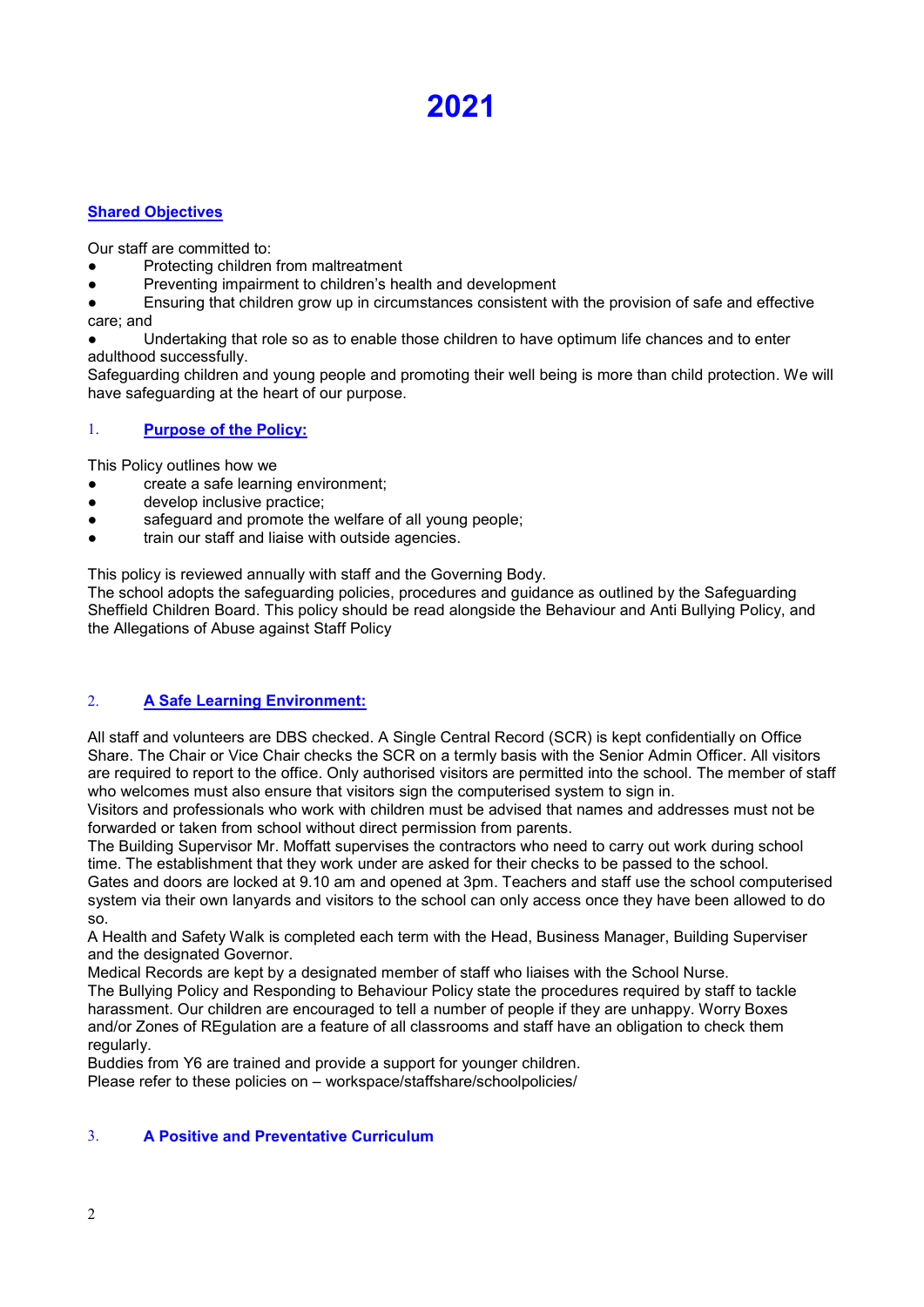The PSHCE and Healthy Minds curriculum has incorporated many aspects of the SEAL scheme of work and focus directly on the esteem and well being of all children. They investigate how all people deserve to be treated. Our Behaviour Policy and Golden Rules strengthen this ethos.

The ethos is promoted further through the Values Education cycle that assemblies and circle time feature monthly.

Anti Bullying Week is an annual focus on the procedures that children and parents may follow if they have a concern.

Alcohol and drug awareness is a recurring theme in Y5 and Y6 as part of the Science curriculum.

We integrate issues on family life and health and safety into topic work, especially the science topic on life cycles and our body . Relations and Sex Education is also taught in Y5 and Y6 (see appropriate policy). The Y5 and 6 study how to stay safe in the home, street and at school.

As a Healthy School we regularly promote making positive life choices through lessons, assemblies and through role modelling.

Assemblies also focus on Road Safety, Internet perils and Stranger Danger.

Co-operative games, discussions, circle games may also at times be used to enhance self esteem and to improve peer group relationships. They are used to challenge unkind behaviour.

## 4. **Partnership with Parents and Carers**

Parents and Carers are welcome in the school and actively encouraged to support their children. If a parent has not met the class teacher through open evenings, the teacher will make contact to arrange a mutually convenient time.

Each term the teachers will check each member of their class against the ECM criteria to ensure that all children are thriving equally. The teacher records any friendship problems or family situations in the ECM book to inform the next teacher.

Parents and carers are invited to discuss any concerns that the teachers have identified.

## 5. **Policies and Procedures**

The Safeguarding Policies and Procedures are available via our EPS school website and all staff receive safeguarding induction on joining the school. [https://ecclesallprimary.co.uk/wp-](https://ecclesallprimary.co.uk/wp-content/uploads/2020/11/Safeguarding-Booklet-2020-EPS.pdf)

[content/uploads/2020/11/Safeguarding-Booklet-2020-EPS.pdf](https://ecclesallprimary.co.uk/wp-content/uploads/2020/11/Safeguarding-Booklet-2020-EPS.pdf)

<http://ecclesallprimary.co.uk/safeguarding/>

This outlines the responsibilities of the DSL and Deputy DSLs and what to do in case of concerns or disclosures from a child.

These procedures are reviewed annually.

All records and discussions regarding the procedures are confidential and kept securely on our EPS school system CPOMS.

The school adheres to the " Safeguarding Children and Safer Recruitment in Education," guidelines when appointing staff and members of the Governing Body have received training.

Allegations of Abuse Against Staff is available with the above policy and The Restraint Policy.

## **Definitions:**

**5.1.** An abused child is someone under the age of 18 years who has suffered physical injury, physical neglect, non - organic failure to thrive, emotional or sexual abuse which the person or persons who had custody, charge or care of the child either caused (acts of commission) or knowingly failed to prevent (acts of omission).

#### *Safeguarding Sheffield Children*

### 6. **Identification:**

### **6.1. Physical Abuse**

There may be unexplained injuries or burns and improbable excuses may be given to explain the injuries. The child may refuse to discuss injuries, perhaps because they are fearful of parents being contacted. The child may develop bald patches, there may be inappropriate behaviour such as keeping arms and legs covered in warm weather. The child may be aggressive towards others or try to run away.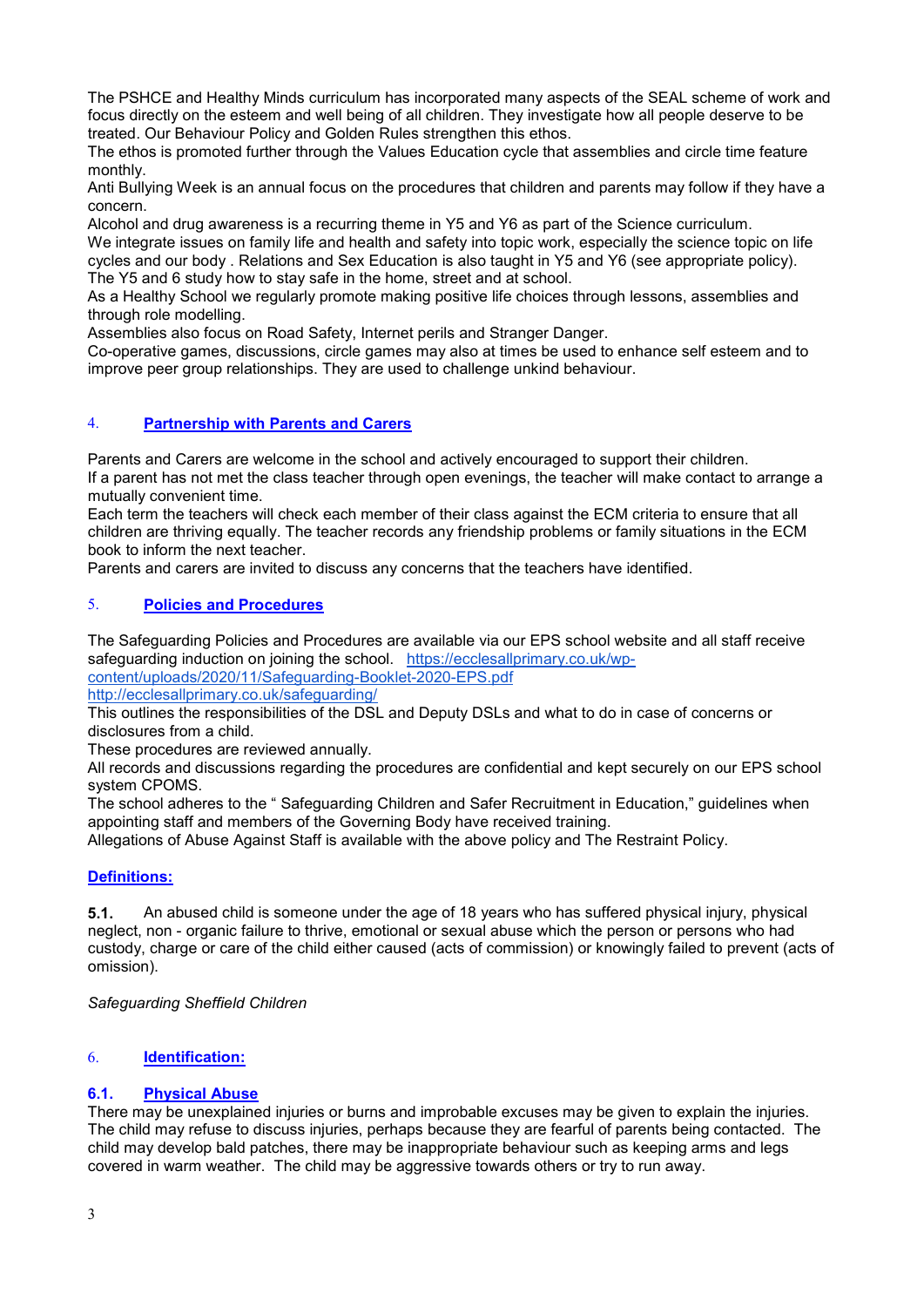#### **6.2. Emotional Abuse**

A child may show continual depreciation and over-react to mistakes. They may fail to develop physically, mentally and emotionally according to their age. The child may indulge in self-mutilation, they might be fearful of new situations, engage in compulsive stealing or scavenging and exhibit neurotic behaviour such as rocking, hair twisting, or thumb sucking.

#### **6.3. Neglect**

The signs here may be of constant hunger, poor personal hygiene and constant tiredness. Clothing may be in a poor state and the child may show signs of having low self-esteem. There may be destructive tendencies and a failure to develop social relationships. The child may attempt to run away, have attendance or punctuality issues.

#### **6.4 Sexual Abuse**

There may be sudden changes in behaviour or school performance. The child may display affection in a sexual way which is inappropriate to their age. There may be a tendency to cling or to need constant reassurance or to cry easily. The child may complain or show signs of genital itching or pain. There may be an air of secrecy about the child. They may show a distrust of a familiar adult or anxiety about being left with a relative, baby sitter or lodger.The child may show signs of depression or withdrawal, wetting during the day or night and self-mutilation.

The different kinds of abuse can be inter - related. A sexually abused child can be emotionally abused, neglected or physically abused as well.

*It is important to note that many of the indications above may have other explanations, always be aware but do not jump to conclusions. Any possibility of abuse should be passed to the CPLT/DCPLT via the <i>Initial Concern Proforma available from the Resource Room.*

## **7. Suspicion**

#### **7.1. If you have any suspicions that a child may have a problem :**

Record your concerns in writing on the Initial Concern sheet and pass to the Child Protection Liaison Teacher or the Deputy Child Protection Liaison Teacher.

**7.2.** If you suspect that there are problems for a child but there is no disclosure then it is important that accurate, dated details are kept of any suspicious circumstances. This should be recorded on the Initial Concern sheet and handed to and discussed with the CPLT/DCPLT. These notes are confidential and stored confidentially.

 The record should indicate the original source of all information given and be clearly signed and dated by the author. This record may be needed for:

 any subsequent child protection conference any court action by police or children's social care and any work with the family.

#### 8. **Disclosure**

**8.1.** A disclosure occurs when a child tells you about their problem.

**8.2.** It is important to stay calm and re-assuring and to explain to the child that you cannot promise to keep what the child has told you a secret but need to get someone else to help. Listen to the child and believe what the child tells you and tell them that they are not to blame. **Do not however press for details**, it is better if the child does not have to repeat these unnecessarily. You can ask the child if they have told anyone else, if they haven't you could discuss who would be a good person to tell, say you will help them. Don't make any promises, you may not be able to fulfil them. Reassure the child that they have done the right thing to tell someone. Do not ask leading questions. Record all details immediately after the conversation on the Initial Concern form found in the Resource Room trays..

**8.3.** After talking with the child follow the procedure laid down for reporting incidents as above.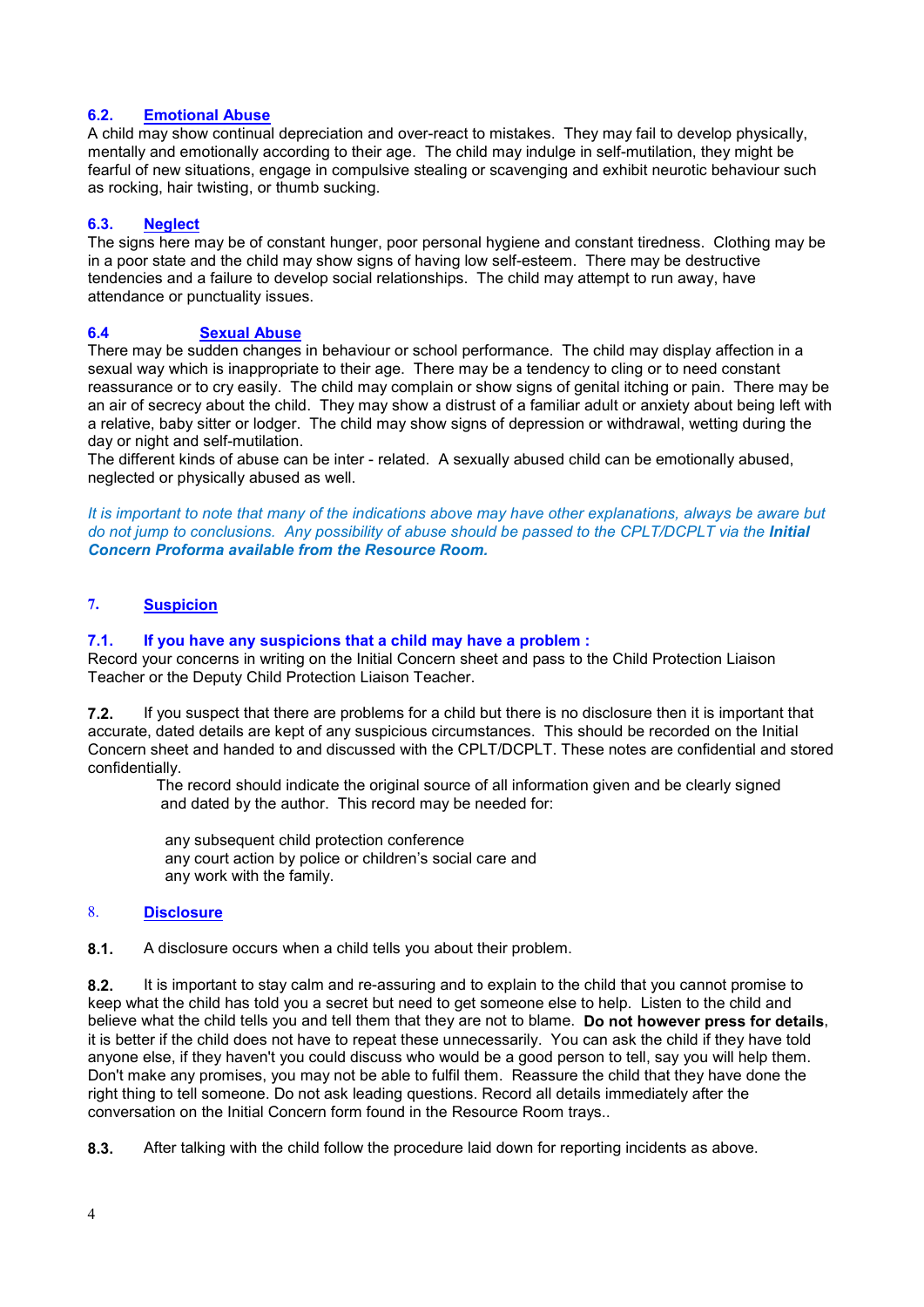You must pass this to the DSL or Deputy DSL who will send a copy of this referral information to children's social care team within **48 hours**, and keep the original securely in accordance with your workplace procedures. If you have not received an acknowledgment of a written referral within **3 working days**, you should contact a manager within children's social care.

- 8.4 Please refer to Allegations of Abuse against Staff Policy.
- 8.5 Record dates/times of alleged incidents, the names of those involved and those of any potential witnesses. Secure any evidence such as written reports, e-mails or photographs.

*Remember that taking statements is a specialist role of the police and you could undermine their work if you are not careful. It is reasonable to listen to a child in a sympathetic way and encourage them to speak but not lead them. Questions such as "tell me what happened" or "what happened next?" are ok, but questions such as "did Mr. X hit you on the head yesterday?" are not. You need to ask just enough questions to make a decision.*

### 9. **School procedure for reporting incidents**

9.1 Staff report all incidents to the DSL (Emma Hardy) or Deputy DSLs (Guy Willatt, Nicole Ramsey or Jo Kay) and record this on our confidential CPOMS system in school

 . 9.2 If required advice will be taken from the Safeguarding Advice Line on 2053535.

9.3 Emma Hardy, Guy Willatt or Nicole Ramsey will telephone a referral to Access and Assessment Team on 0114 273 4855 and will be followed up with a **completed CAF Form** within **48 hours.**  Referrals out of hours will be made to the same team as during normal office hours. Referrals to South Yorkshire Police should be made to the Central Referral Unit (CRU) - 01709 832793 8am - 4pm Monday to Friday.

 9.4 If the allegation of abuse is against the Head teacher the Chair of governors should be contacted immediately by the Deputy Headteacher.

If a police response is required out of hours then contact SYP switchboard on 01142 202020. Details should be referred to the CRU the next working day.

#### **When to make a telephone referral:**

- a) a child makes a clear allegation of abuse
- b) a child sustains an injury and there is professional concern about how it was caused
- c) a non-mobile infant sustains any injury, however slight, **without an adequate accidental explanation**
- a member of the public makes a clear, detailed, credible allegation that someone has abused a child
- e) professional concern exists about abuse or neglect, despite no allegation being made

f) despite professional intervention, either on a single agency basis or as part of CAF intervention, because of suspected neglect or emotional abuse there is concern that a child is suffering or is likely to suffer significant harm

g) an allegation is made that a child under 16 has been involved in penetrative sex or other intimate sexual activity

h) where young people under the age of 18 are engaged in sexual activity and there are concerns around significant harm

i) there are concerns a child under 18 is being sexually exploited

j) concern exists about a child having contact with a person who may pose a risk, or potential risk, to children (see protocol on SSCB website: People who Pose a Risk for further guidance)

- k) a child has been abandoned
- l) a child is being denied access to urgent or important medical assessment or services

m) a child is at risk of being subjected to illegal procedures, for example female genital mutilation or forced marriage

n) a child is being harmed through seeing or hearing the ill-treatment of another for example through domestic abuse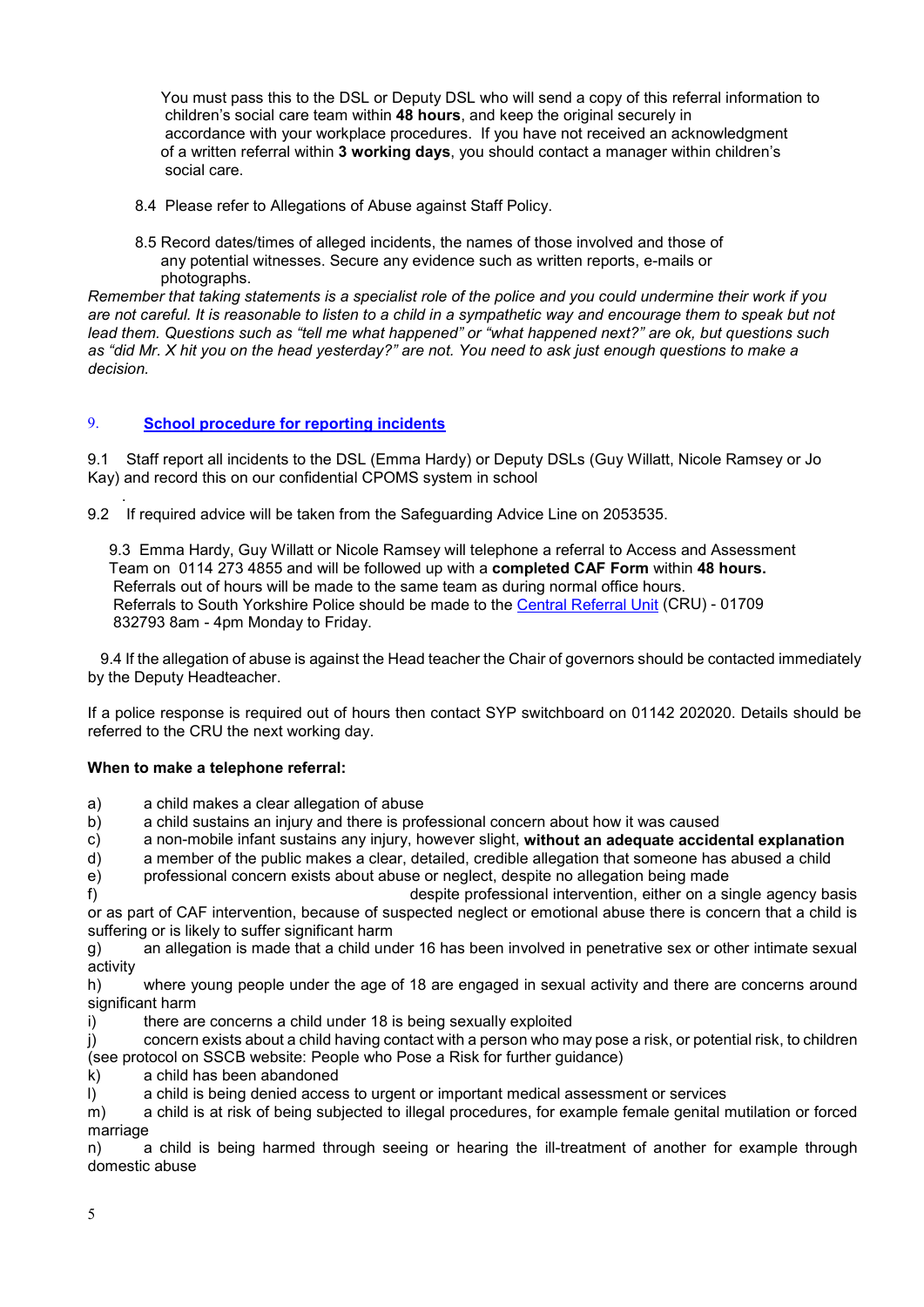o) there are any other circumstances which suggest that a child is suffering or is likely to suffer significant harm

p) further concerns have arisen in relation to an open case to children's social care

q) either an adult or a child makes historical allegations of abuse

r) a CAF confirms there are suspicions of fabricated or induced illness (see Fabricated or Inducted Illness protocol on SSCB website)

s) where there are concerns about the welfare of any unborn child

t) concerns of significant harm have risen for a child receiving a service as a child in need

u) further concerns have arisen of increased or additional risk to a child currently on the list/register of children who have a child protection plan

## 10. **Confidentiality**

**10.1.** Anything recorded must be kept in the Child Protection Folder within the Headteachers room.

## 11. **The role of the Designated Safeguarding Lead (DSL)**

**11.1.** The DSL in this school should attend courses or conferences regularly to keep up to date with the latest developments and ideas.{Minimum every two years}

**11.2.** They should ensure that the appropriate documents on Child Protection from the authority are available in school and are up dated when necessary.

**11.3.** They will give advice to colleagues and to take any necessary action.

**11.4.** They may be needed to follow up any action that was taken and attend case conferences when it is appropriate.

**11.5.** The DSL needs to support the member of staff to whom the disclosure was made.

**11.6.** The DSL may also need to give support to the child and to the parent/s during and after an investigation.

**11.7.** The DSL needs to liaise with the feeder schools and to pass on any information to secondary schools.

**11.8.** Should there be need for action after a disclosure the DSL will start the proceedings and be available to deal with the consequences.

## 12. **School Code of Practice for Teachers**

**12.1.** We are conscious of the need to avoid situations where children, staff or other adults working with school are put at risk by a child protection issue. For children this would be the risk of abuse, for adults the risk of accusation of abuse.

The following situations should be avoided:

12.1.1. being alone with a child behind closed doors

12.1.2. confrontations with children

12.1.3. allowing children to enter public toilets alone or alone with any other adult except a member of the school staff<br>12.1.4

aggressive physical contact with children.

## 13. **Safe Recruitment Procedures**

- 13.1 Appropriate checks are carried out on all staff and governors by the Criminal Records Bureau
- 13.2 Appropriate checks are carried out on all volunteers who work with children including